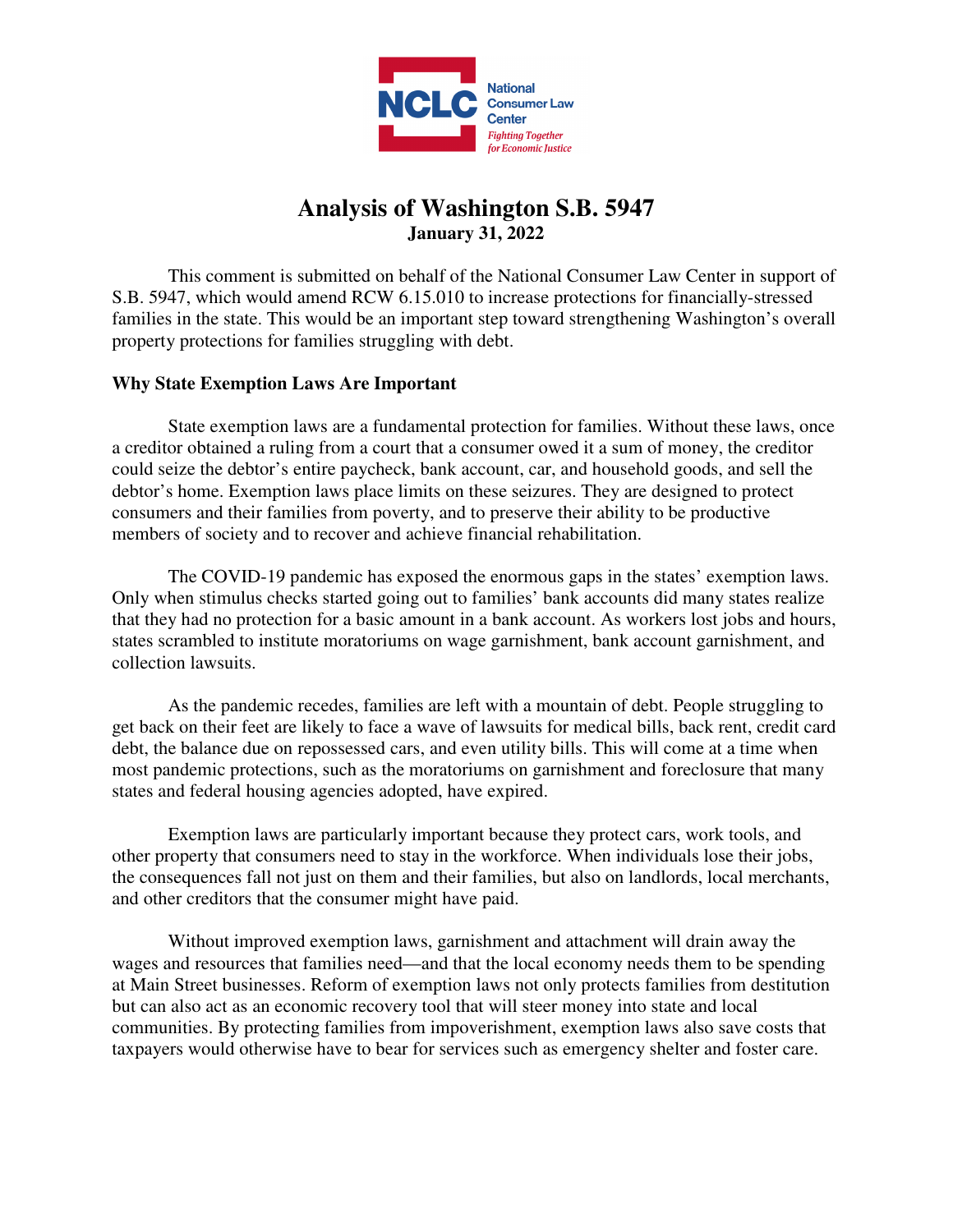Exemption laws also deter predatory lending. Creditors are less likely to make unaffordable loans if they know they will have to rely on the consumer's ability to repay the debt, not on seizure of the consumer's essential property. The gaps in exemption laws also give debt collectors enormous leverage. By threatening to take a debtor's essential personal property, such as the family car or household goods, a debt collector may persuade a debtor to use the money needed for rent or medicine to pay an old credit card bill that ought to be a much lower priority.

Exemption laws are primarily an area of state authority. Most distressed consumers depend on state garnishment and attachment rules for their protection. In NCLC's 2021 report, *No Fresh Start in 2021: Will States Let Debt Collectors Push Families Into Poverty As Pandemic Protections Expire?* we gave Washington state's exemption laws **an overall grade of C**, placing it behind California, Connecticut, the District of Columbia, Maine, Massachusetts, Nevada, New York, Oklahoma, Puerto Rico, South Carolina, and Texas.

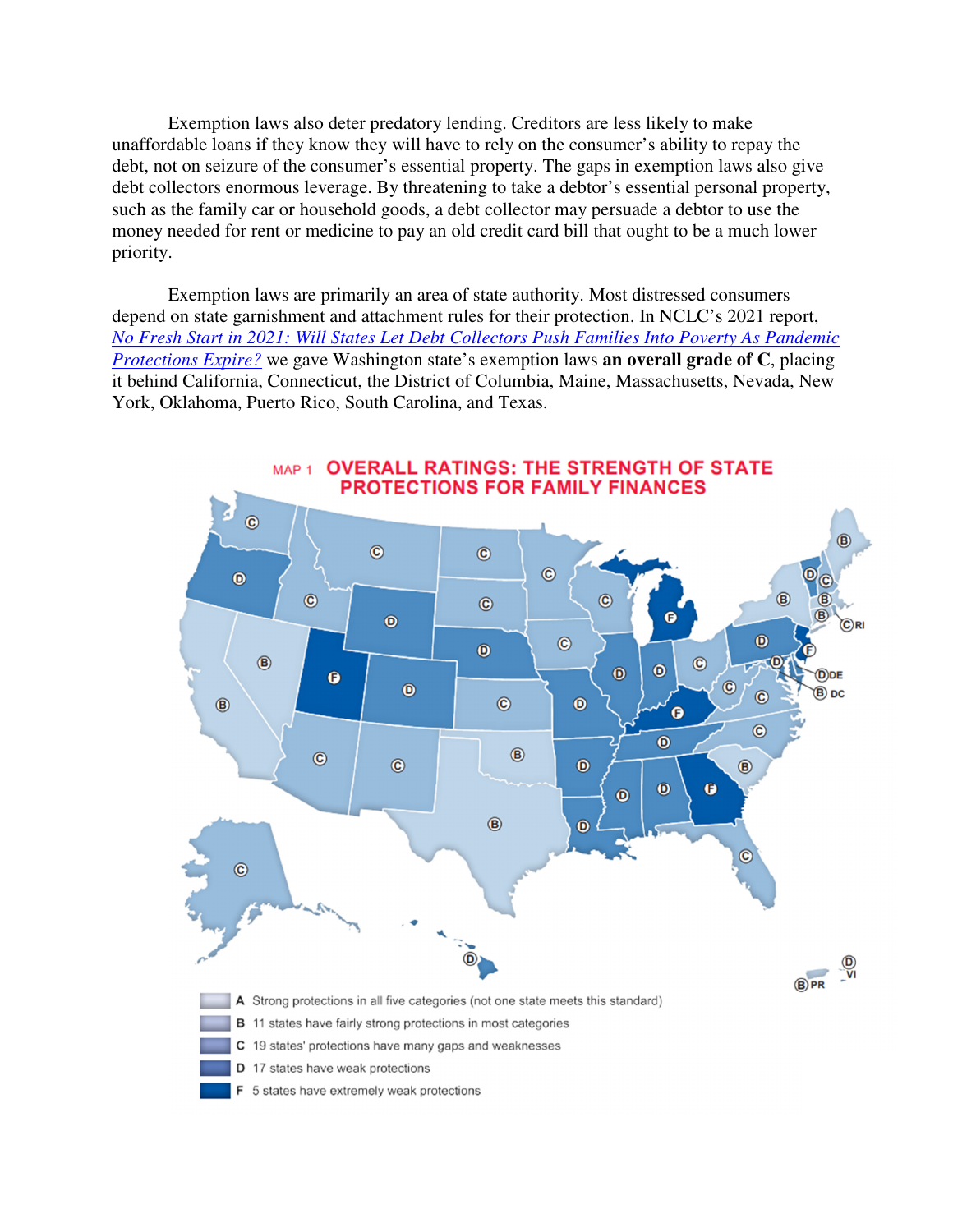#### **The Family Car: Can A Debtor Continue to Get to Work?**

One reason that Washington state had a lower overall rating in NCLC's *No Fresh Start*  report was the **C that it received for protection of the family car**, one of five components comprising the overall state score for protection of exemptions.

Protecting the family car from creditors is essential. For many workers, a car is essential to employment. Many wage earners have to work substantial distances from their homes. Public transportation may be unavailable, so infrequent that it is difficult to use, or closed on evenings and weekends when they need to work. Even those whose jobs are near public transportation may be unable to work unless they have a car to take children to and from daycare.

Loss of a car can place a family on a downward trajectory that leads to job loss and a cascade of unpaid utility bills, deferred medical care, unpaid rent, and eviction or foreclosure. The effect of allowing creditors to seize the family car has wide ramifications, hurting not just the consumer and the consumer's family but also the consumer's landlord, the local utility provider, and other creditors that the consumer would like to pay.

#### **S.B 5947 Would Increase Protections for Washington Consumers**

S.B. 5947 proposes to amend Washington states exemption laws to provide \$15,000 in protection for a motor vehicle, which **would increase Washington state's grade from a C to an A for protection of the family car** in NCLC's *No Fresh Start* report. Other jurisdictions that scored an A on protections for the family car are Kansas, Nevada, New Hampshire, North Dakota, Puerto Rico, and Texas.

 Increasing Washington's protections for motor vehicles would also have the effect of **raising the state's overall score from a C to a B** in NCLC's *No Fresh Start* report. More importantly, it would ensure that Washington law protects families living at the poverty level from seizure of the vehicle that they rely on for their livelihood.

 In addition, S.B. 5947 will greatly improve the protection of a debtor's work tools, increasing the exemption from \$10,000 to \$15,000. Few steps are more counterproductive than seizing a struggling debtor's work tools. Even if such a step produces a short-term gain for a creditor, it will often result in removing the debtor from the work force and rendering the debtor unable to make any further payments, either on the particular debt or any other debts. Another strength of the bill is its addition of a wildcard exemption and an explicit provision that payments retain their exempt status after issuance.

 We also applaud the bill's requirement of periodic adjustments of exemption amounts to take account of inflation. Without such a provision, exemption laws can become meaningless simply due to the passage of time. As we said in our *No Fresh Start* report, "It is surprising that more states have not adopted this simple, yet fair and effective approach."